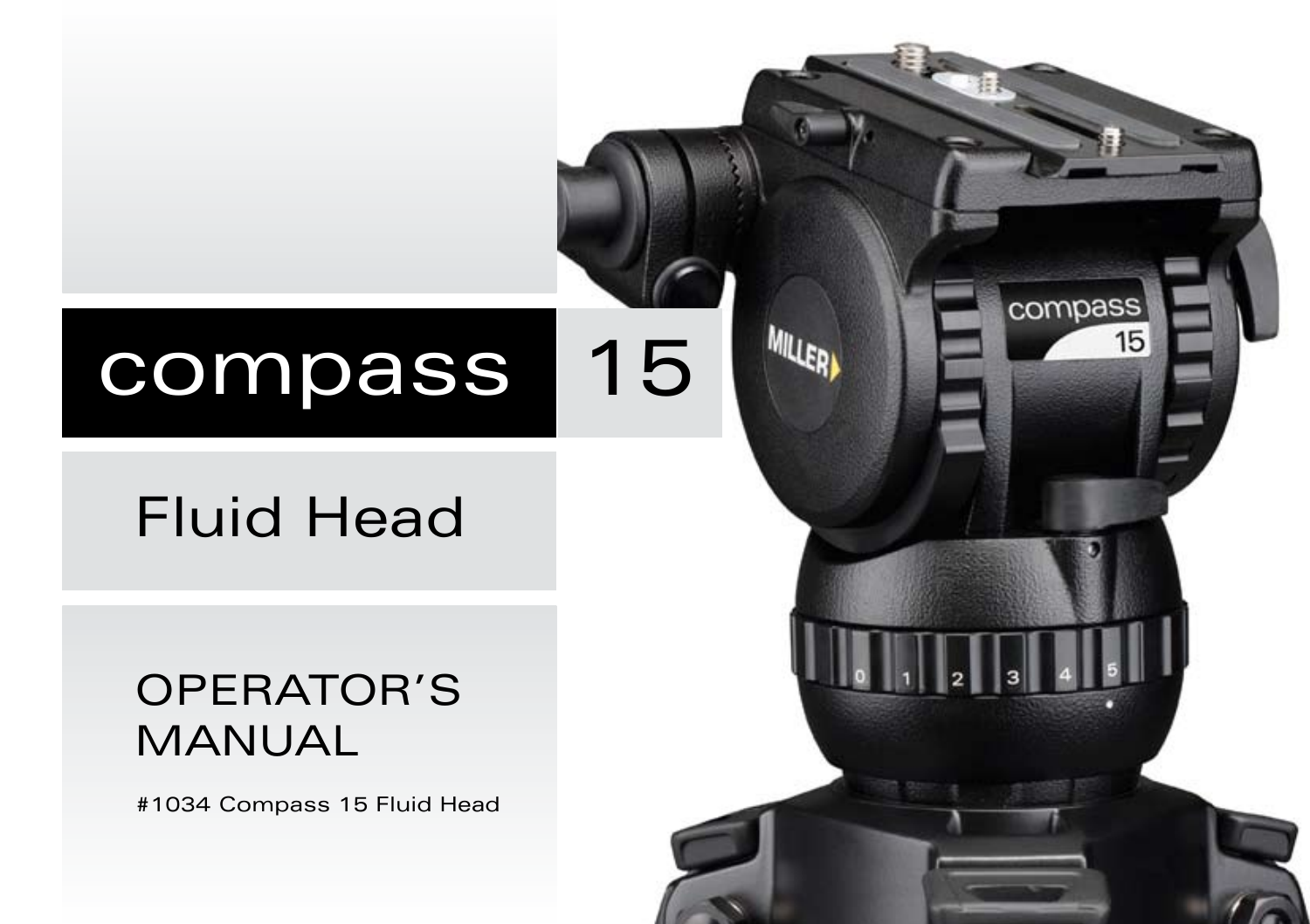#### Features and Controls

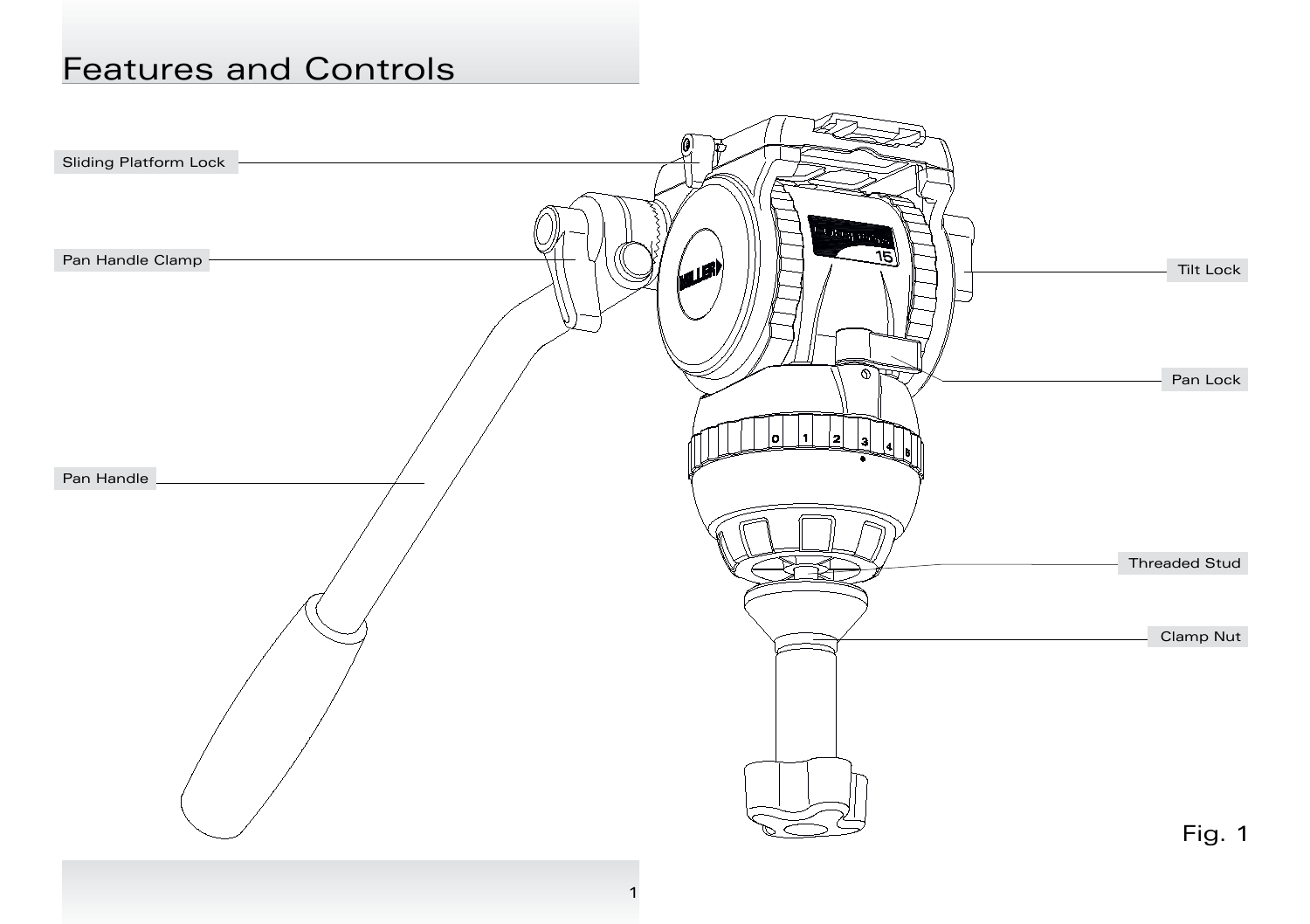#### Features and Controls

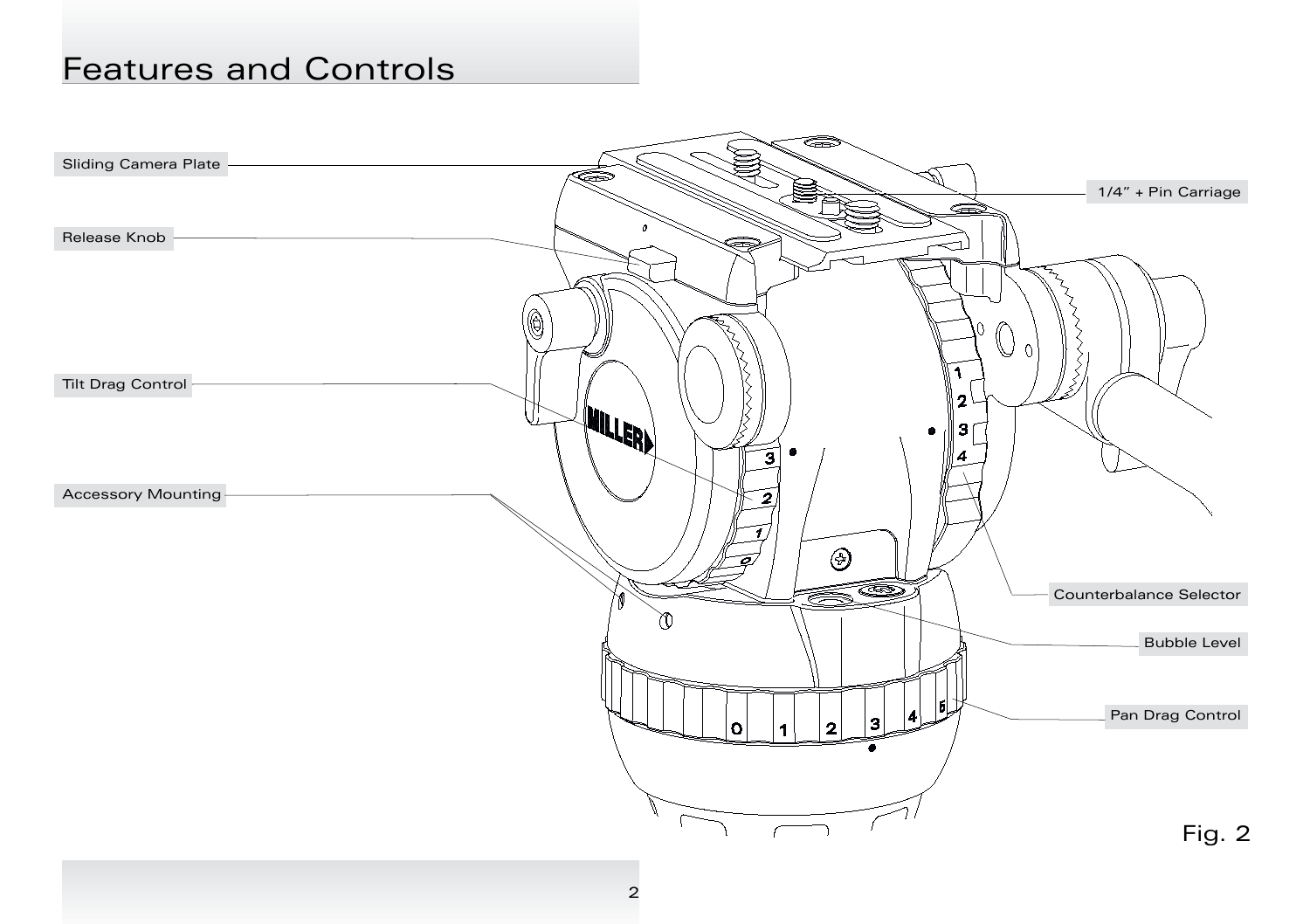Thank you for purchasing the Compass 15 Fluid Head. The Compass 15 Fluid Head has been designed to suit payload capacities from HDV to standard configuration DVCAM cameras.

The robust design and construction of the Compass 15 Fluid Head offers maximum stability, accuracy and durability and includes precision ball bearing mounted Fluid Drag Plate system in the Pan and Tilt assembly to deliver true fluid drag performance over the entire temperature and payload range.

The Fluid Drag and the Counterbalance system were designed to provide excellent control and repeatability and offer progressive equal increments of drag and torque.

The Compass 15 Fluid Head also offers Illuminated Bubble level.

The Compass 15 Fluid Head will give best performance when used on a wide range of Miller tripods, including SOLO DV (#1501 & 1630) and Lightweight (#440 & 420) tripod. This will ensure maximum system stability to suit any professional setup. The Compass 15 Fluid Head will suit most industry standard 75 mm tripods as well, please refer to manufactures' manual for mounting details.

#### Introduction **Safety Instructions**

#### Attaching/removing the camera.

Please use this manual to familiarise yourself with the operation of the Compass 15 Fluid Head and observe these instructions to prevent any damage to your equipment. Ensure that all equipment is operating correctly and free from defects and damage, also please ensure that the tripod is steady, secure and that the bowl is approximately horizontal when attaching the camera. The operator is responsible for the safe operation of this piece of equipment.

- Do not exceed the maximum payload capacity of the Fluid Head.
- Do not leave the camera unattended on the Fluid Head.
- Do not release the SLIDING PLATFORM LOCK whilst the camera is at an angle.
- Do not adjust the tripod whilst the camera is attached to the Fluid Head.
- Fnsure PAN HANDLE CLAMP and CLAMP NUT is securely tightened.
- Apply TILT LOCK when adding/removing equipment from the camera or when attaching/removing the camera from the Fluid Head.
- Hold camera securely whilst changing Counterbalance, Pan Drag or Tilt Drag settings.
- Hold the camera securely whilst releasing the RELEASE KNOB.
- Hold camera securely whilst adjusting the CLAMP NUT to level the Fluid Head.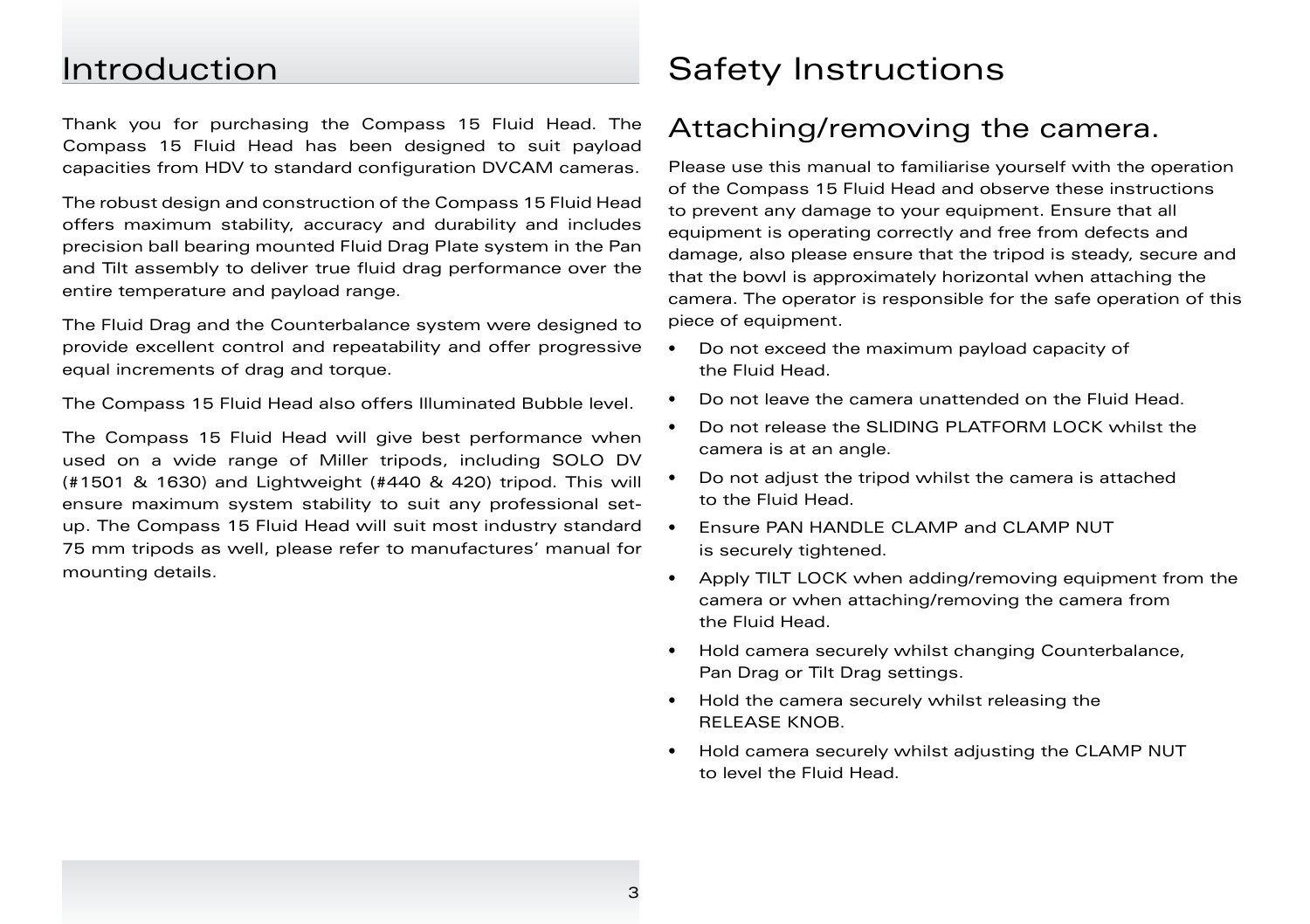### Technical Data

| Weight                  | $2.5$ kg $(5.5$ lb)                                                                                |
|-------------------------|----------------------------------------------------------------------------------------------------|
| Payload Range           | $2.0 - 9.0$ kg $(4.4 - 19.8$ lb)                                                                   |
| Max. Capacity           | 20.0 kg (44.0 lb)                                                                                  |
| <b>Tilt Drag</b>        | 5 Selectable fluid drag positions + 0                                                              |
| <b>Tilt Range</b>       | $+90^\circ$ / -75 $^\circ$                                                                         |
| <b>Tilt Lock</b>        | Positive Lock caliper brake system                                                                 |
| Pan Drag                | 5 Selectable fluid drag positions + 0                                                              |
| Pan Range               | 360 <sup>°</sup>                                                                                   |
| Pan Lock                | Positive Lock caliper brake system                                                                 |
| Counterbalance System   | 4 Selectable positions<br>(see performance graph)                                                  |
| Camera Platform Type    | Quick release sliding camera plate<br>with 60 mm travel and 1/4", 3/8"<br>and 1/4" + Pin Carriage. |
| <b>Mounting Base</b>    | Ø75 mm Ball Levelling                                                                              |
| <b>Ball Level Range</b> | $10^{\circ}$                                                                                       |
| Handle                  | Standard black anodised pan handle<br>with adjustable angle.                                       |
| Temperature range       | -40° to +65° C (-40° to +149° F)                                                                   |
| Construction            | Lightweight diecast Aluminium alloy,<br>moulded reinforced plastics                                |
| Sealing                 | Water & Dust resistant                                                                             |
| Finish                  | Matt black (low sheen) durable<br>powder coated with anti-corrosive<br>pre treatment               |
| Warranty                | 3 Years.                                                                                           |





4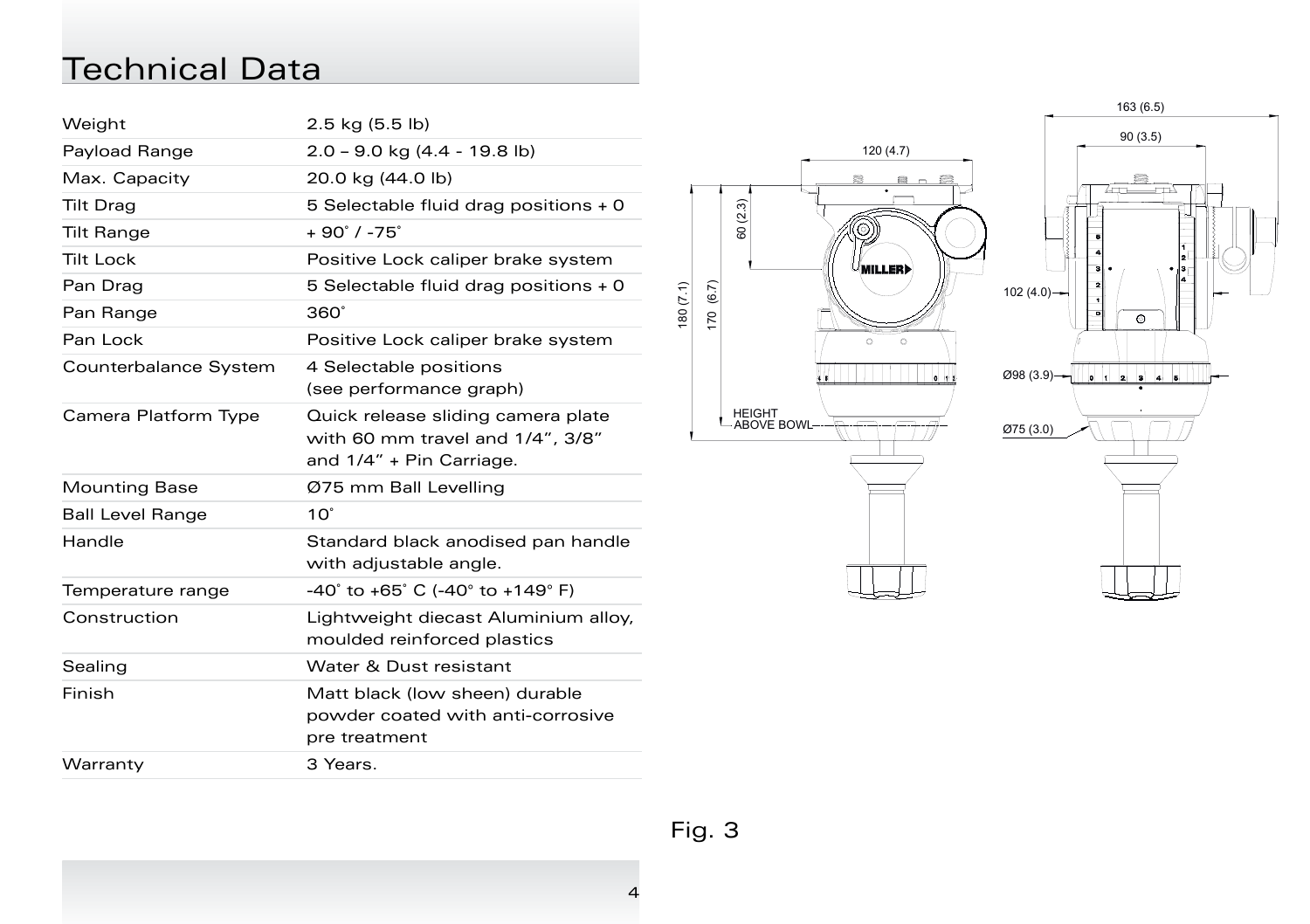The operating instructions are described in six steps. Please read and understand these instructions before using this equipment. Do not omit any steps.

#### 1 Fluid Head Set-up

- 1.1 Loosen the PAN HANDLE CLAMP fully then rotate the PAN HANDLE until it is approximately perpendicular to the THREADED STUD (fig. 4) and tighten the PAN HANDLE CLAMP - avoid contact wear between the serrations on the Fluid Head and the PAN HANDLE CLAMP, if this occurs then unwind the PAN HANDLE CLAMP further.
- 1.2 Ensure that the TRIPOD BOWL is approximately horizontal. Place the Fluid Head into the TRIPOD BOWL, adjust the BUBBLE LEVEL (fig. 4) such that the bubble is inside the black circle and tighten the CLAMP NUT.
- 1.3 Set the initial control settings as follows see Figure 1 & 2:
	- Select Counterbalance to position 4 (top setting).
	- Select Pan & Tilt Drag to position 0.
	- Tighten the PAN LOCK, TILT LOCK and the SLIDING PLATFORM LOCK.

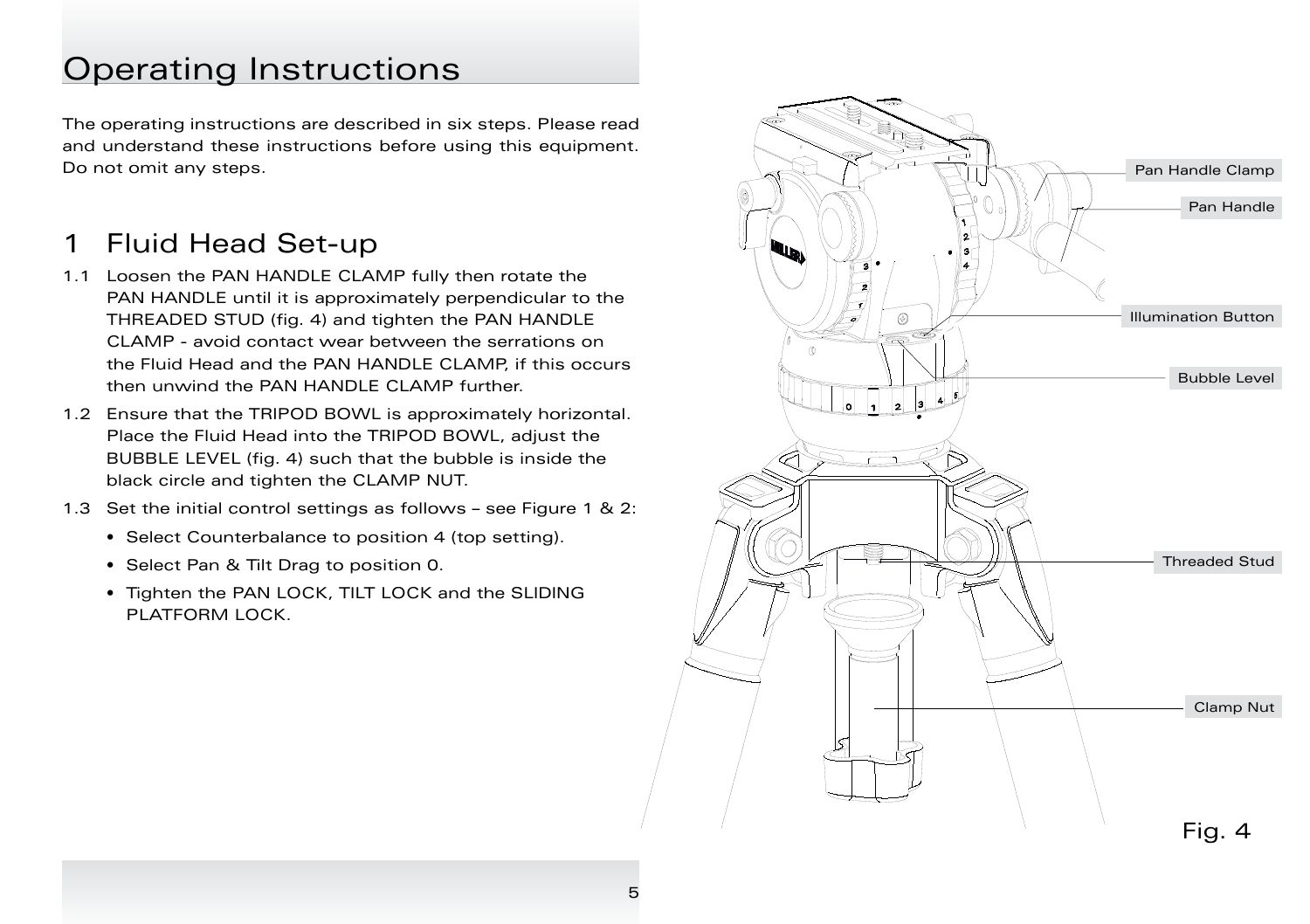#### 2. Camera Set-up

- 2.1 Remove the CAMERA PLATE by pressing the RELEASE KNOB while pulling the CAMERA PLATE out.
- 2.2 Refer to the Camera's owners manual for correct method of attachment to the CAMERA PLATE. Inspect the CAMERA PLATE and remove the ¼" and 3/8" screws (for HDV mount) or the ¼" + PIN CARRIAGE (DVCAM mount) as required.
- 2.3 Attach camera accessories and the battery to the camera, it is recommended to estimate the camera's Centre of Gravity (C of G) for the purpose of correctly positioning the camera on the CAMERA PLATE. The camera's C of G can be estimated by placing the camera on to a round rod and then shifting it backwards or forwards until a balance point – C of G - is achieved. It is recommended to identify this point on the camera as it will be useful in step 2.5.
- 2.4 Attach the CAMERA PLATE to the camera and securely tighten the screws.
- 2.5 Check that the SLIDE LOCK is loose, then align the CAMERA PLATE with the SLIDING PLATFORM and slide it in until the safety mechanism is engaged.
- 2.6 Position the CAMERA PLATE so that the camera's C of G is directly above the centre axis of the Fluid Head and tighten the SLIDE LOCK. If this can not be achieved then reposition the CAMERA PLATE on the Camera – step 2.4. This will ensure that the system has maximum stability.

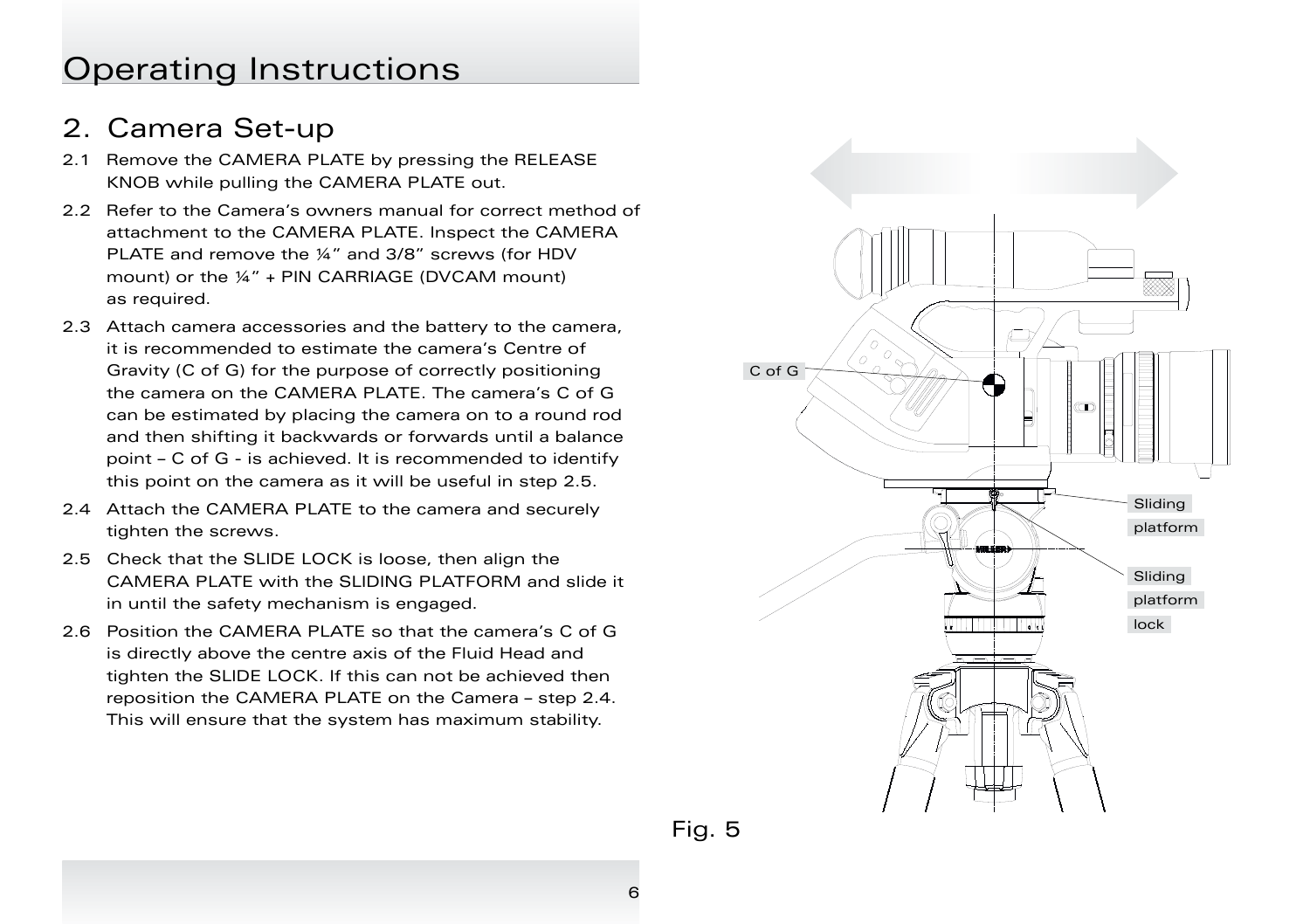#### 3. Counterbalance Control

The counterbalance system was designed to neutralise the effect of the camera weight when it is tilted. The Compass 15 Fluid Head offers a 4 position counterbalance system which can be operated via the COUNTERBALANCE SELECTOR (fig. 2). The COUNTERBALANCE SELECTOR must be operated when the SLIDING PLATFORM is in a horizontal position. After changing the Counterbalance setting it may be necessary to tilt the camera back and forth to ensure that the CB spring has engaged. The camera must be held securely while changing the Counterbalance setting.

- 3.1 For safety ensure that Counterbalance position 4 is selected.
- 3.2 Hold the camera and release the TILT LOCK, then gently tilt the camera from a horizontal position forward then backward and observe its response. If the Camera 'Springs Back' to the horizontal position then a lower Counterbalance setting is required, select Counterbalance position 3 and recheck, select lower setting again if necessary. Correct counterbalance setting has been achieved when minimum effort is required to move the camera over the entire tilt range.
- TIP Fine tuning can be achieved by adjusting the SLIDING PLATFORM – see step 2.6.

#### Counterbalance Performance



Fig. 6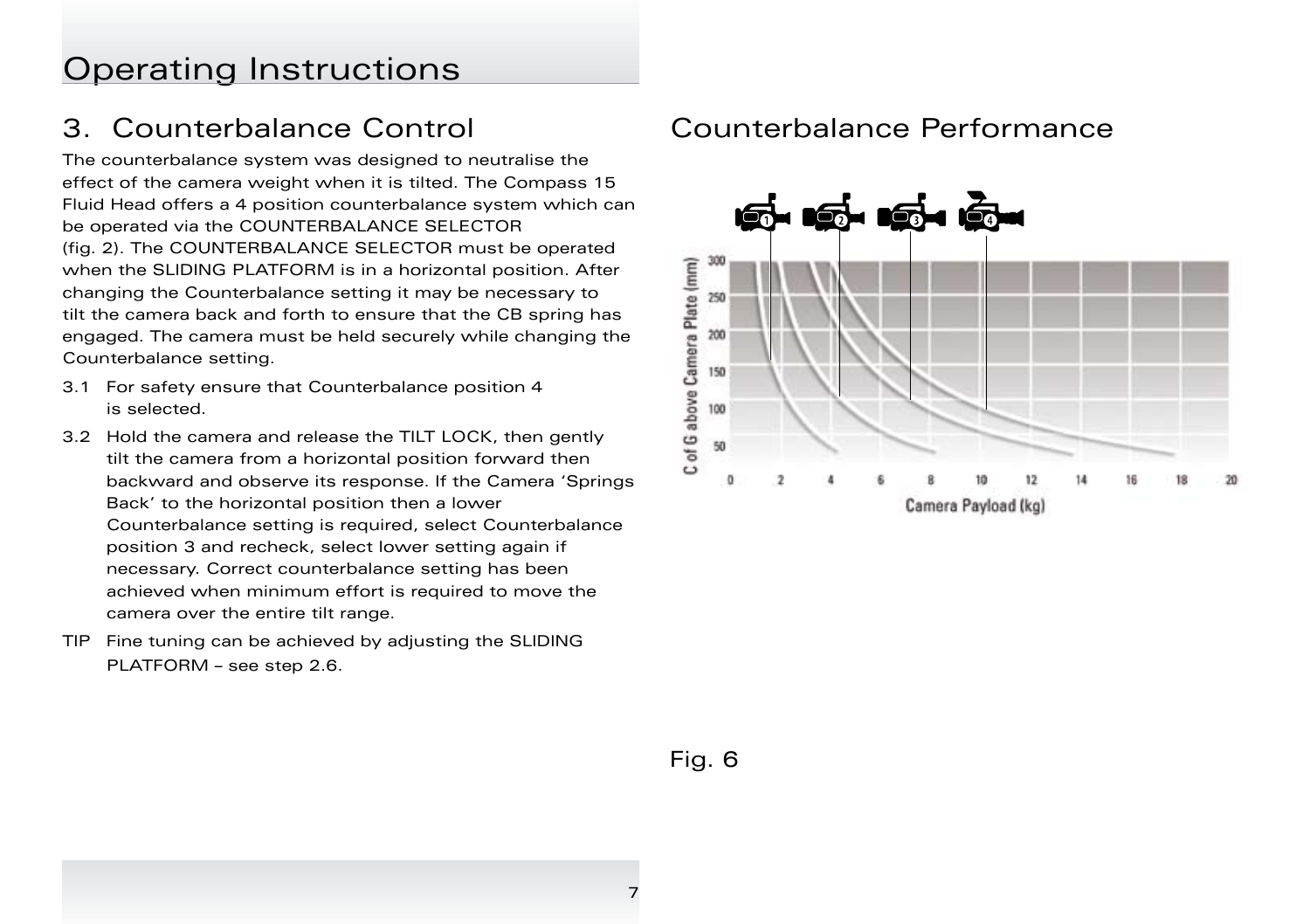#### 4. Pan / Tilt Drag Control.

The Compass 15 Fluid Head offers 5 selectable positions of fluid drag + zero setting in the Pan and Tilt. The settings are equally stepped from light drag in position 1 up to heavy drag in position 5, the drag plates are completely disengaged in position zero.

- Do not Pan or Tilt the Fluid Head whilst adjusting PAN or TILT DRAG CONTROL or whilst the PAN & TIL DRAG CONTROL is between settings.
- The drag setting can be changed at any tilt or pan angle.

#### 5. Pan/Tilt Lock Control.

The Compass 15 Fluid Head offers high capacity calliper disc brake system to hold the Fluid Head in a fixed pan and/or tilt position. Camera position will not change when applying or releasing the Pan / Tilt locks.

• Do not pan or tilt the Fluid Head whilst the PAN or the TILT LOCK is partially applied.

#### 6. Illumination.

The Compass 15 Fluid Head offers illumination of the BUBBLE LEVEL when the low ambient light conditions exist. Illumination can be achieved by pressing the ILLUMINATION BUTTON once. The light will switch off after 10 seconds. Fig. 7



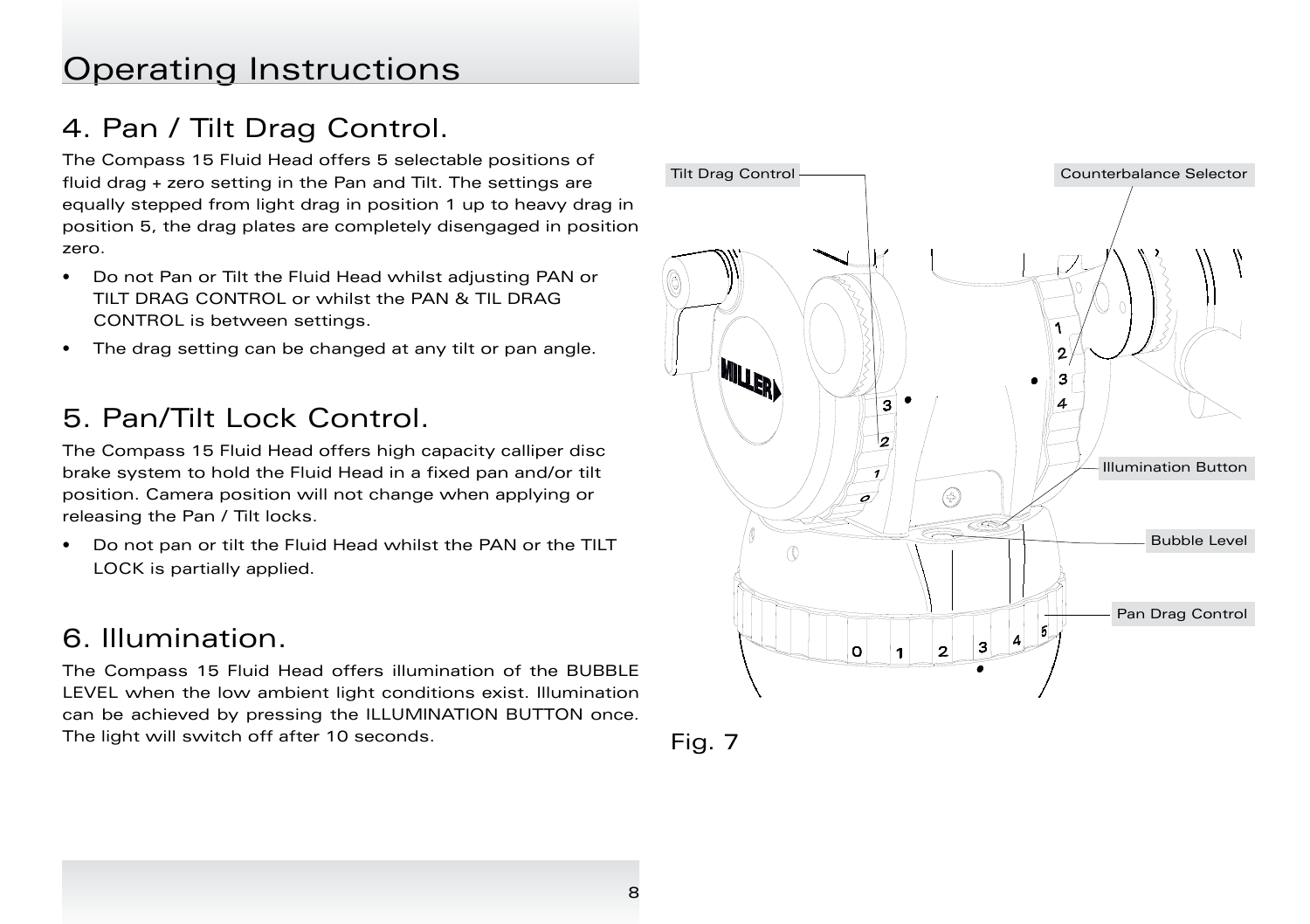#### Maintenance

The Compass 15 Fluid Head offers high quality surface coatings. Miller recommends keeping the Fluid Head clean at all times by using soft brushes and lint free cloth to wipe over the surfaces.

- Do not immerse the Fluid Head in any liquid.
- Do not use stiff brushes, abrasives, harsh detergents and solvents.

## Battery Replacement

The Compass 15 Fluid Head uses a single 11A type - 6 Volt battery for Illumination. Miller recommends the following batteries to provide long life performance – GP11A, Duracell MN11 or Vinnic L1016.

- 1 Using a Phillips Head #1 screw driver, remove the RETAINING SCREW and the BATTERY DOOR.
- 2 Using a small flat screw driver remove the battery.
- 3 Align the new battery as shown on the back of the BATTERY DOOR and place into the BATTERY HOLDER, then push down the battery into place. A small flat screw driver may be used to push down the battery into the BATTERY HOLDER.
- 4 Align the BATTERY DOOR into the body then tighten the screw lightly.



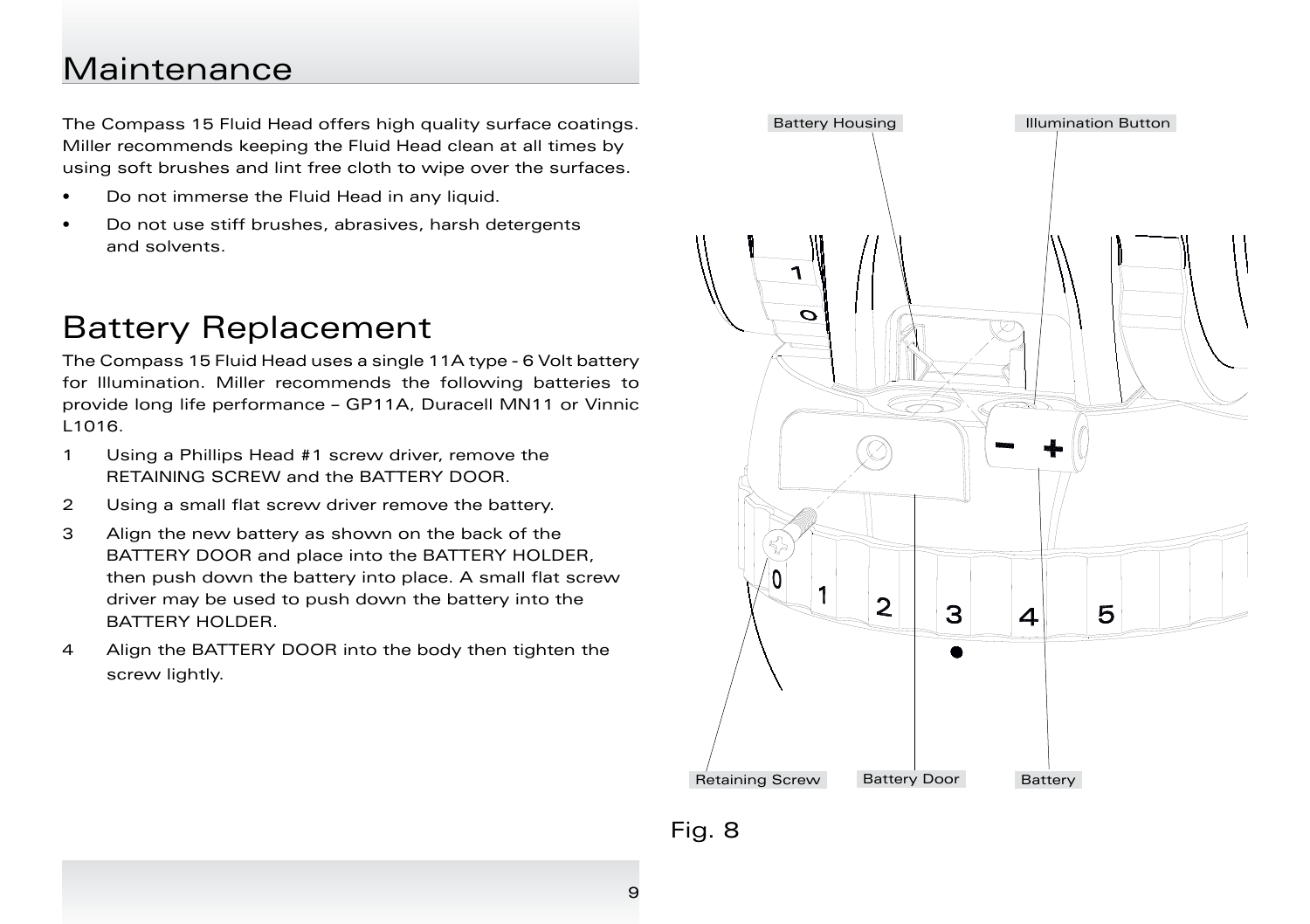The Compass 15 Fluid Head can be stored for extended periods; Miller recommends storage in a Miller Soft Case and the following:

- Remove battery.
- Clean the external surfaces.
- Keep in a dry place away from direct sunlight.
- Loosen off PAN & TILT LOCK

### Spare Parts and Accessories

| <b>ITEM</b>                                                                            | ITEM NO. |
|----------------------------------------------------------------------------------------|----------|
| Battery                                                                                | P7715    |
| Camera plate Assembly<br>(Including $3/8'' + 1/4''$ screws and $1/4'' +$ Pin Carriage) | #1204    |
| Camera screw 3/8"                                                                      | P0037    |
| Camera screw 1/4"                                                                      | P0036    |
| $1/4"$ + pin carriage                                                                  | #493     |
| Standard Pan Handle assembly (incl. Handle Clamp)                                      | # 680    |
| Standard Pan Handle                                                                    | # 689    |
| Soft Case                                                                              | #876     |
| Clamp nut                                                                              | P7850    |

## Storage Storage Service, Sales and Support

Miller Authorised Service Agents must carry out all service and repair work. Failure to observe this requirement may void warranty. It is advisable to notify Miller or a Miller Authorised Service Agent if a change of performance is observed as a result of dropping or rough usage. For information regarding sales and service of Miller products or for your nearest Miller representative please contact us via our website or at the following:

#### MILLER CAMERA SUPPORT FOUIPMENT

30 Hotham Parade, Artarmon, Sydney, NSW 2064 Australia Tel: +61 2 9439 6377 Fax: +61 2 9438 2819 Email: sales@miller.com.au

#### MILLER CAMERA SUPPORT (LLC) USA

218 Little Falls Road, Cedar Grove, New Jersey 07009-1231 USA Tel: (973) 857 8300 Fax: (973) 857 8188 Email: sales@millertripods.us

#### MILLER FLUID HEADS (EUROPE) LTD.

Unit A2, Ford Lane Industrial Estate Ford Lane, Ford, West Sussex BN18 0DF, United Kingdom Tel: +44 (0)1243 555255 Fax: +44 (0)1243 555 001 Email: sales@millertripods-europe.com

#### **Warranty**

Please refer to warranty card for complete details.

#### Website - www.millertripods.com